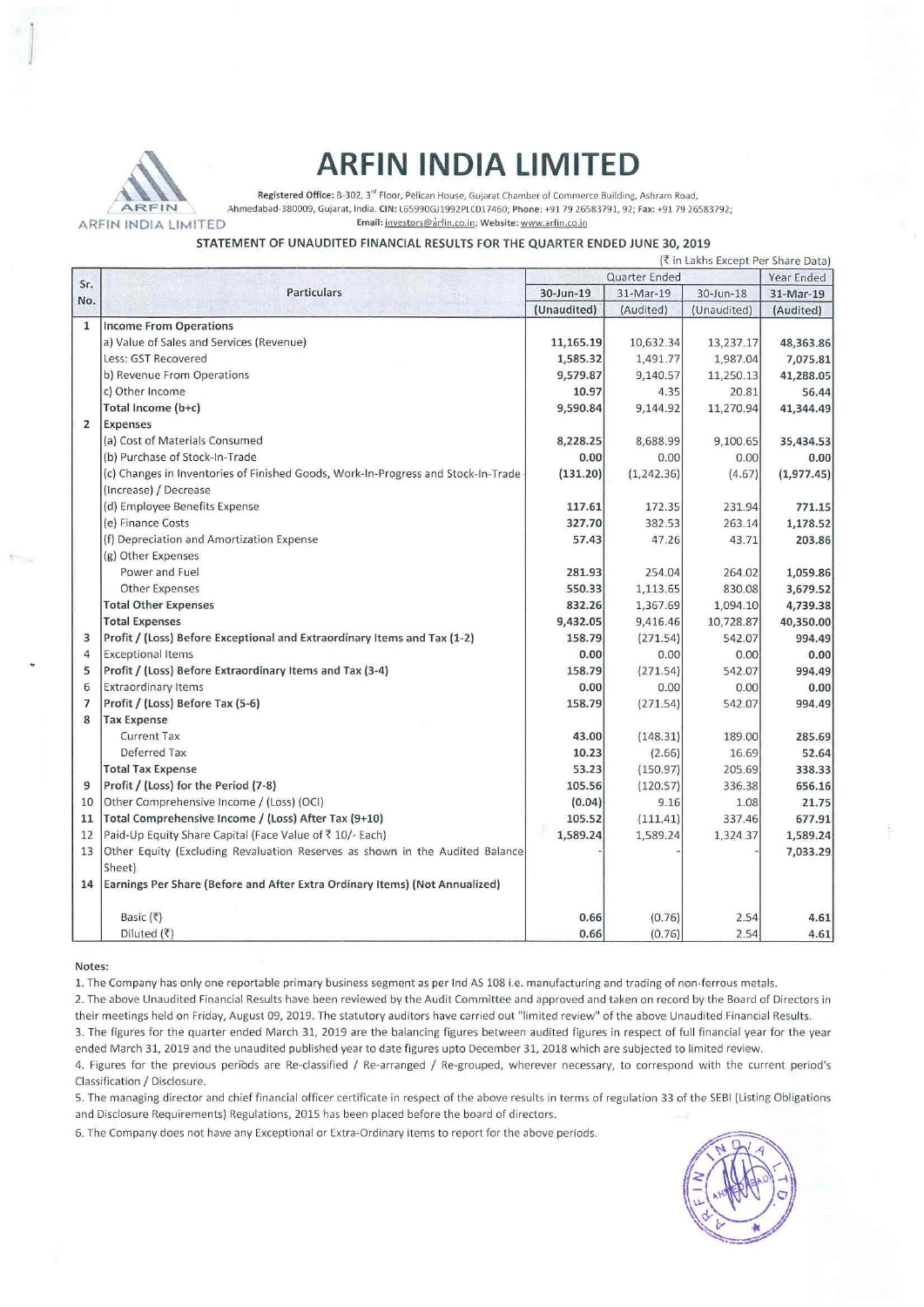7. Consequent upon resignation of Ms. Kruti Sheth effective from April 10, 2019 from the post of Company Secretary of the company, the board has, at its meeting held on Monday, May 27, 2019, appointed Ms. Hetal Koradia (ICSI M. No.: 56454) as Company Secretary and Compliance Officer of the Company.

8. Pursuant to the SEBI Circular i.e. SEBI/HO/DDHS/CIR/P/2018/144 dated November 26, 2018, the Board of Directors has confirmed that the Company is not falling under the category of "large Corporate Entity" as per the applicability criteria provided under the aforesaid circular.

9. During the quarter, the Company has received a letter from CARE Ratings limited ("CARE") for reaffirmation in credit ratings as CARE BBB; Stable (Triple B; Outlook: Stable) for Long-term Bank Facilities and CARE BBB; Stable / CARE A3+ (Triple B; Outlook: Stable / A Three Plus) for Short- term Bank Facilities.

n

On Behalf of Board of Directors For, Arfin India limited aradevah. & they

Mahendra R. Shah Chairman & Executive Director (DIN: 00182746)

Place: Ahmedabad Date: August 09, 2019